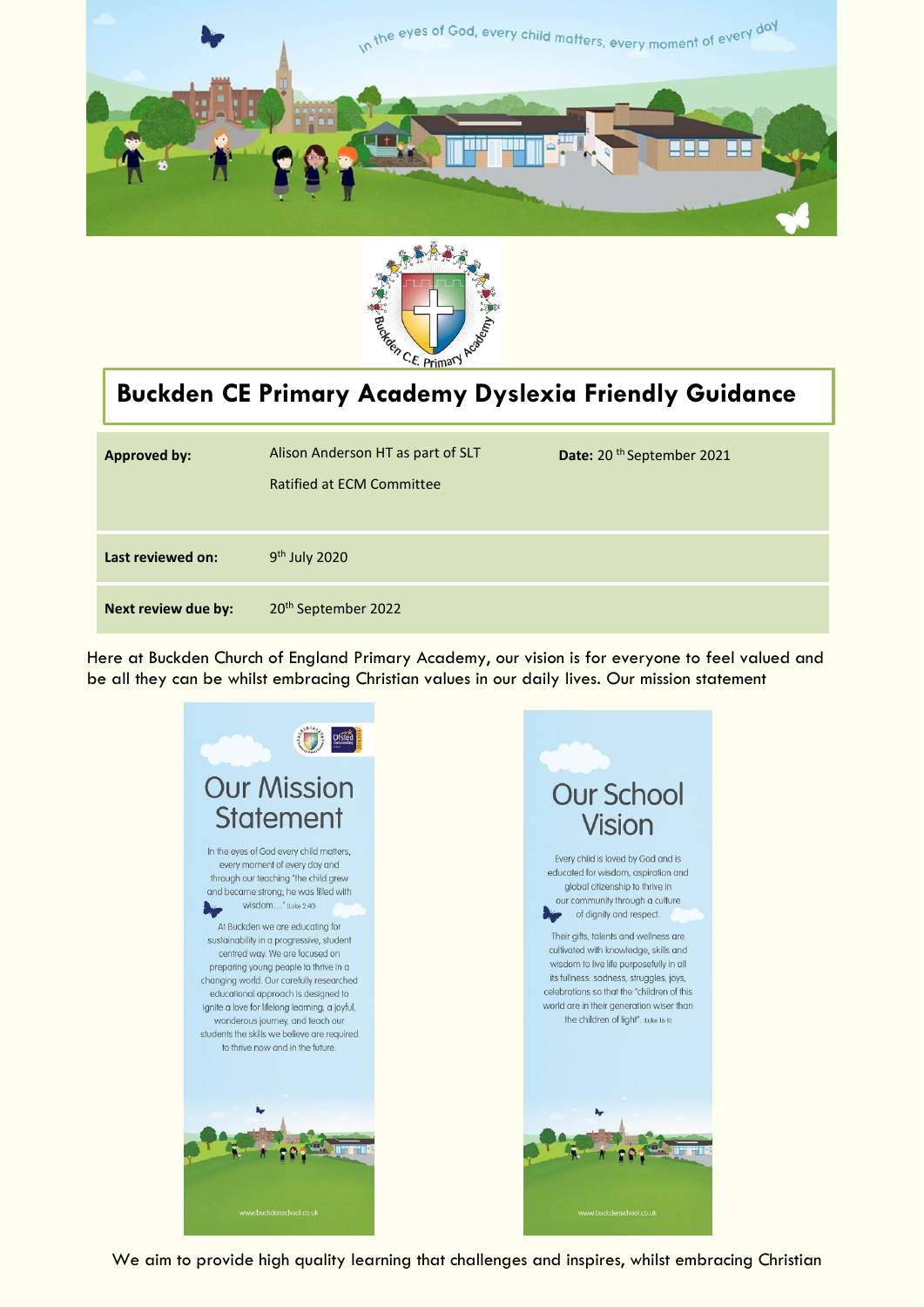Values in our daily lives. Our supporting children with dyslexia curriculum is designed not only to fulfil statutory requirements but to enthuse all children with a love of learning. This will be achieved through a mixture of; exploration, discovery, creativity and a variety of learning opportunities that broaden children's knowledge and understanding. Children will develop enquiring minds and a love of learning encapsulating the school motto 'Loving and Learning together'.

Here are the procedures we have adopted as an academy to support the Dyslexia Friendly Initiative. We recognise that more children are successful when taught using dyslexia friendly teaching methods, and while dyslexia friendly techniques can be applied to children who are not dyslexic, this does not work the other way round.

This policy should be read in conjunction with the school's SEN Policy.

# **1. What is dyslexia?**

For Dyslexia Awareness Week 2014 The British Dyslexia Association's (BDA) defined dyslexia as: Dyslexia is a learning difference, a combination of strengths and weaknesses which affect the learning process in reading, spelling, writing and sometimes numeracy. People with dyslexia may also have accompanying weaknesses in short term memory, sequencing and the speed at which theyprocess information. These are skills that everyone needs if they are to learn and work effectively.

The BDA recognizes that: Some children have outstanding creative skills; others have strong oral skills. Dyslexia occurs despite normal teaching, and is independent of socio‐economic background orintelligence. It is, however, more easily detected in those with average or above average intelligence.

'Dyslexia is best described as a combination of abilities and difficulties which affect the learning process in one or more of reading, spelling, writing and sometimes numeracy/language. Accompanying weaknesses may be identified in areas of speed processing, short term memory, sequencing, auditory and/or visual perception, spoken language and motor skills. Some children have outstanding creative skills, others have strong oral skills. Whilst others have no outstanding talents, they all have strengths. Dyslexia occurs despite normal intellectual ability and conventional teaching. It is independent of socio economic or language background.'

The British Psychological Society definition states that:

"Dyslexia is evident when accurate and fluent word reading and/or spelling develops very incompetently or with very great difficulty. This focuses on literacy learning at the 'word' level and implies that the problem is severe and persistent despite appropriate learning opportunities" (BPS 1999)

# **2. Principles**

As part of the Dyslexia Friendly Schools Initiative at Buckden we recognise the strengths of pupils with dyslexia and aim to use them as pathways to learning. We recognise that pupils with dyslexiaare likely to experience higher levels of stress than their peers and that this may impact on their learning and emotional well‐being. Governors and senior managers are committed to supportingpupils with dyslexia across the curriculum. Targets aimed at developing expertise in, and understanding of, dyslexia are reflected in the school's SEN development plan. All staff recognise compounding factors that may co-exist with dyslexia.

They are familiar with the individual learningstyles of children and adopt a range of multi‐ sensory teaching approaches. Ongoing training continues to update staff's skills and understanding. We have high expectations of all children andthe achievement of pupils is seen as everybody's responsibility. We achieve this through encouraging partnerships with parents and engaging pupil's in their own learning ('Parent Voice' and'Pupil Voice').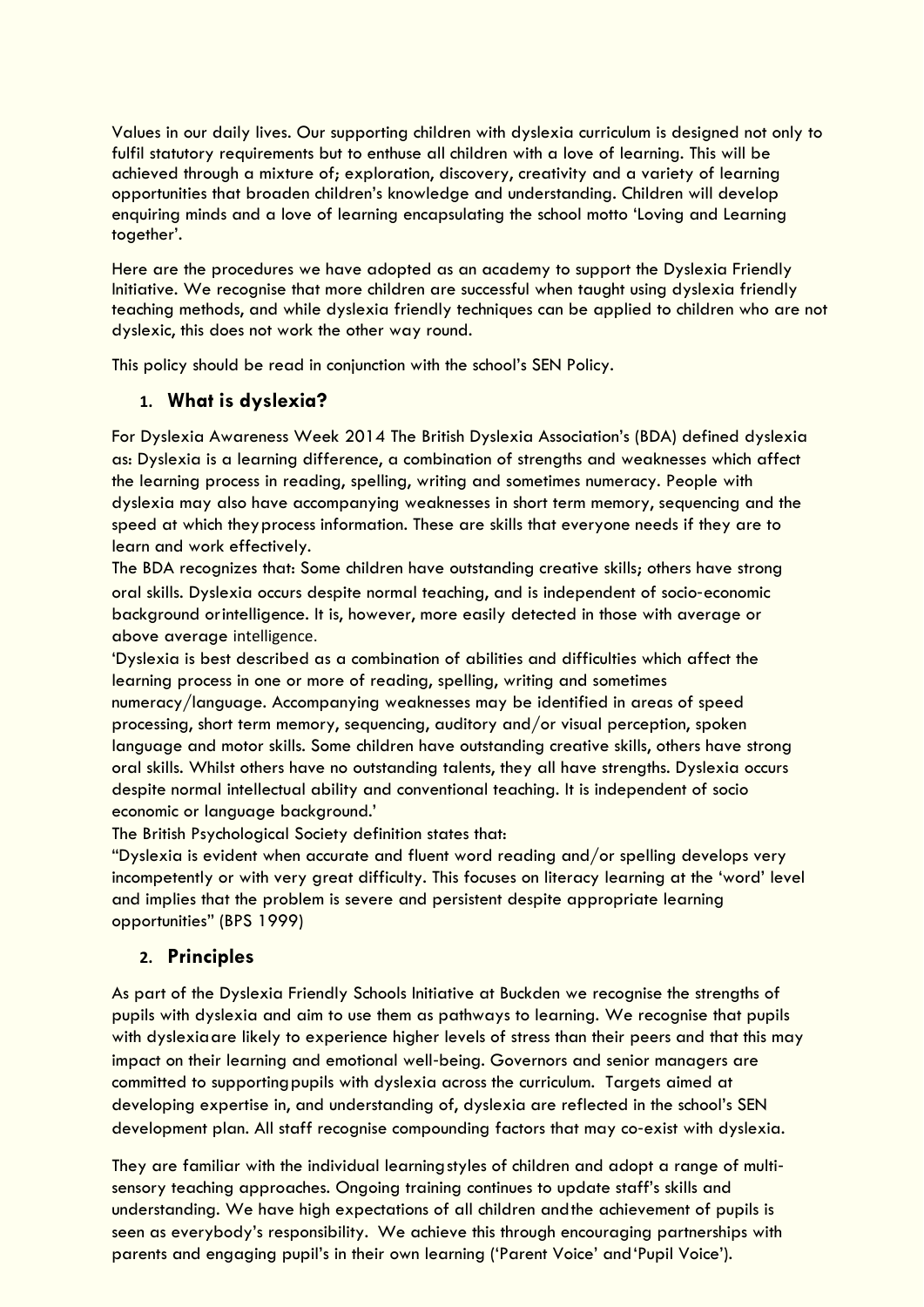# **3. Early identification and provision**

- **The school's policy for assessment and identification of children's special needs is set out in the** SENPolicy. It is the teacher's responsibility to recognise the early signs of dyslexia and arrange for preliminary assessments, in liaison with the SENCO. Parents and carers also need to be informed of the difficulties their child is encountering. Indeed, it may be their initial concerns that have alerted the teacher. Assessment should include: background information, pupil interview, classroom observation, norm referenced and criterion referenced assessments. Action taken is guided by the school's SEN Policy, the SEN Code of Practice 2015, and the available school resources. It may include all or some of the following:
- Appropriate differentiated planning by the class teacher/ tutor.
- $\bullet$  Specific targeted interventions these will be detailed in the Provision Map.
- Support from a Teaching Assistant, under the guidance of the class teacher. The SENCO and Lead Teacherswill offer support where appropriate.
- **EXP** Regular reviews to determine progress and evaluate effectiveness of support.
- **Support from one of 3 Specialist Dyslexia Teachers on a case by case basis**
- Educational Psychologists are always involved with children who have an Education & Health Care Plan, as well as with those who are undergoing Statutory Assessment for an Education & Health CarePlan.
- **With parental consent schools can refer pupils to the Educational Psychologist.**

## **Provision**

#### **Access to the mainstream Curriculum:**

- Pupils with dyslexia have access to the full, broad and balanced curriculum.
- All staff are responsible for meeting the needs of pupils with dyslexia and have an understanding of implications this has on the subject they co-ordinate.
- Staff use multi‐sensory techniques to facilitate learning. Pupils access the curriculum through differentiated tasks, outcomes and resources. Staff produce learning materials that are dyslexiafriendly. Staff support pupils in some, or all, of the following ways on a day‐ to‐day basis.
- The school is also aware that some of our dyslexic learners may be identified as DME and this will also be noted and support through the Member of Staff responsible for DME and HLP pupils

#### **General:**

- **Raise pupils' self-esteem. Reward what can be achieved. This is the single most important** factorin achievement according to pupils themselves.
- Use the information in the current Provision Map. The SENCO will have assessed the pupil andprioritised what needs to be learned.
- Give limited instructions at a time. Ask pupils to repeat instructions to you. Repeat instructionsuntil s/he can repeat them back.
- Allow more time for tasks such as getting out books, getting started, completing work. Thisincludes practical tasks.
- Use of routine and structure in an organised classroom.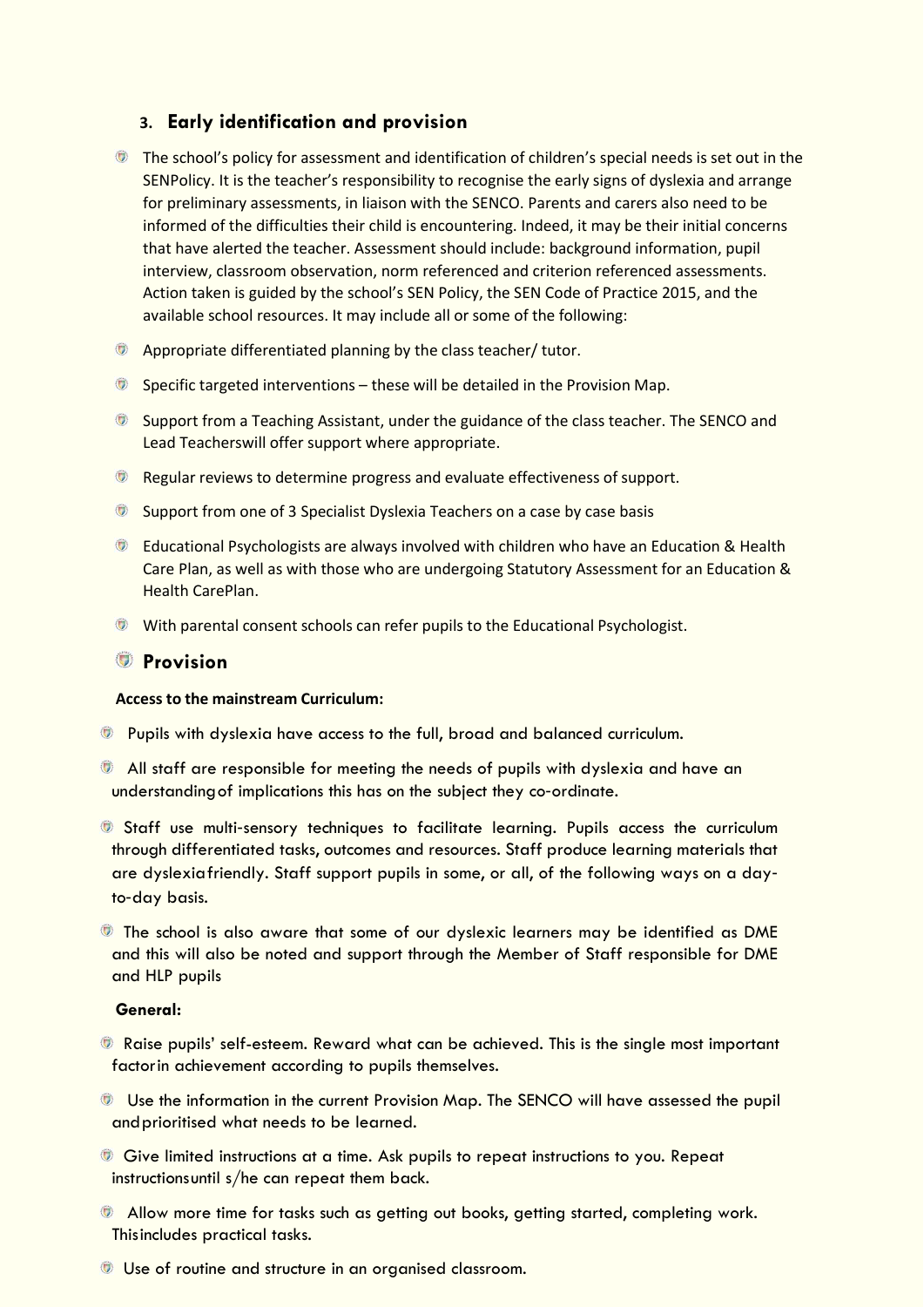Use of visual timetables.

### **Reading:**

- **Do not ask pupils to read aloud without preparation.**
- **Teach unfamiliar subject words.**
- **Thelp with study skills such as skimming, scanning, selecting key words.**
- **The Teachers' handwriting is legible and worksheets are typed in dyslexia friendly fonts.**

#### **Spelling:**

- $\bullet$  Mark written work on content and encourage the use of a wide vocabulary.
- **Correct only a few errors. Do not cover work in red ink.**
- **Teach the spelling of subject specific words. Do not overload pupils**
- Give all pupils a list of subject specific words to be stuck into their exercise books for reference
- **The Have lists of subject specific words on display in teaching rooms.**
- Allow the pupils to read work back to you if you cannot read it.

#### **Written work:**

- **Encourage legible handwriting but do not expect it to change.**
- **Do not ask for work to be written out again unless it is much worse than usual.**
- **Either give more time, or photocopy notes from another pupil or a 'parallel' book kept by** a TA/HLTA
- **EX Accept less written work. Assessment:**
- **Assess through oral responses.**
- When setting long responses, use writing frames and mind maps. Ways of assessing understandingwithout too much writing:

Matching question/answers

True/false statements

Sentence matching ('tops &tails')

Multiple choice

Labelling diagrams

**Categorising** 

Table/grid

completion

Title – paragraph

match

Sentence completion

Sequencing a range of teaching styles are used to engage different learning styles. Pupils are encouraged to develop an awareness of their own learning style preferences.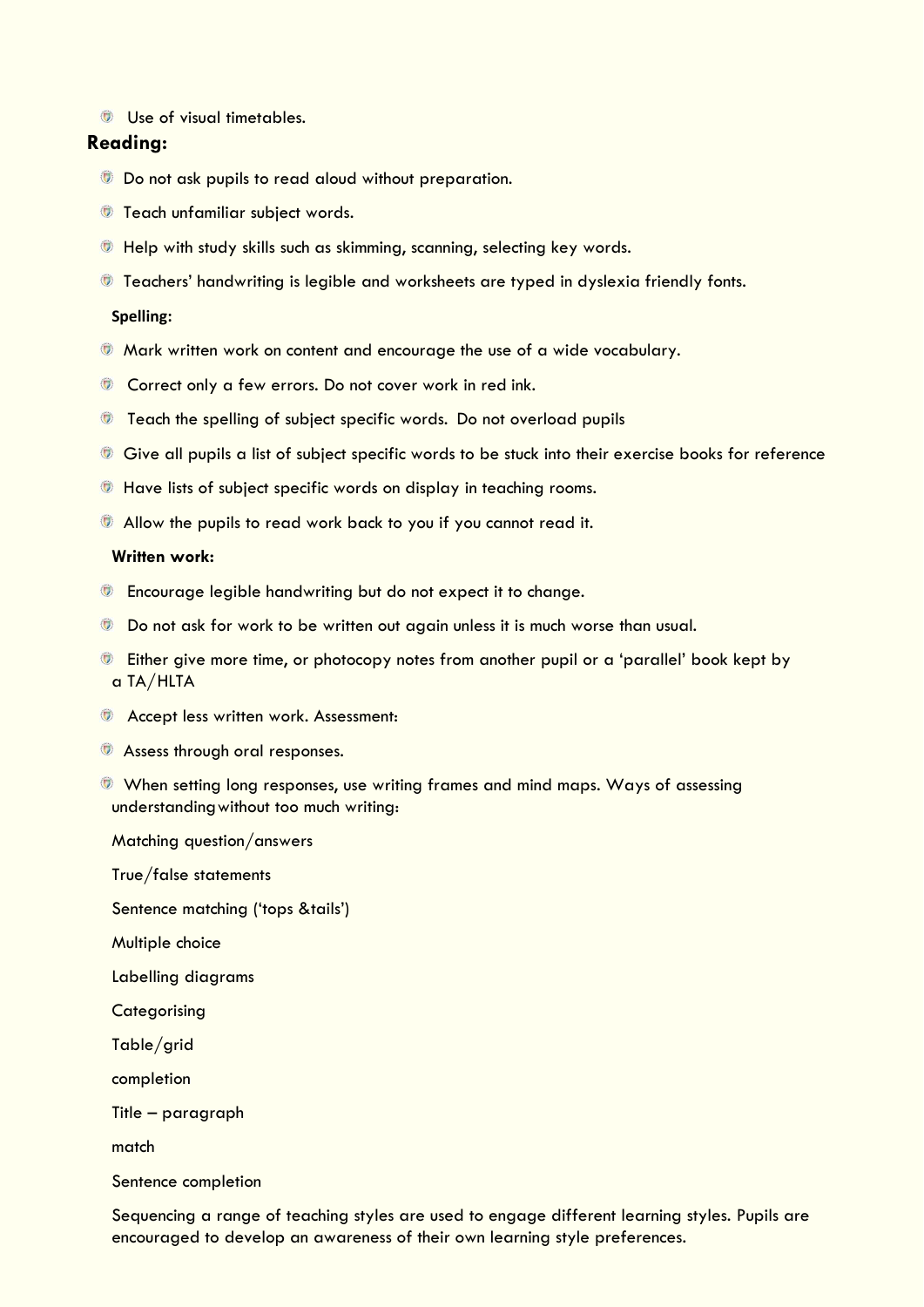#### **Multi**‐**sensory learning:**

#### **Most people have a dominant learning style:**

| Auditory learners 20 - 30%<br>of school age children<br>remember what is heard                                                                                                                                                                                                                                                      | Kingesthetic learners 30 -<br>40% of school age children<br>remember when they use<br>their hands or whole body to<br>learn                                                                                                | Visual learners 40% of<br>school age children<br>remember what isseen.                                                                                                                                                                                                                                                                                                             |
|-------------------------------------------------------------------------------------------------------------------------------------------------------------------------------------------------------------------------------------------------------------------------------------------------------------------------------------|----------------------------------------------------------------------------------------------------------------------------------------------------------------------------------------------------------------------------|------------------------------------------------------------------------------------------------------------------------------------------------------------------------------------------------------------------------------------------------------------------------------------------------------------------------------------------------------------------------------------|
| Talk to themselves<br>$\mathcal{O}$<br>Mouth words<br>Like speeches/singing<br>Tell jokes<br>♦<br>Prefer verbal instructions<br>Easily distracted by noise<br>Listen well<br>♦<br>Like lectures<br>Enjoy rhythm and rhyme<br>Remember by listening<br>♦<br><b>Recall conversations</b><br>Use talk well<br>♦<br>Spell out loud<br>♦ | • Like physical activity<br>• Move a lot<br>Make and/or alter things<br>Remember by doing<br>٠<br>Like action words<br>٠<br>• Use gestures<br>Fidget<br>- Like close proximity<br>• Need to visit a place<br>toremember it | $\Delta$ Neat and<br>tidy workplace<br>$\Delta$ Like tidy work<br>$\Delta$ Plan ahead<br>$\Delta$ Like detail<br>$\Delta$ Like to look good<br>$\Delta$ Like similes and metaphors<br>Like pictorial lessons<br>Δ<br>$\Delta$ Don't listen well<br>$\Delta$ Day dream often<br>$\Delta$ Like an overall view<br>$\Delta$ Draw, scribble, doodle<br>$\Delta$ Prefer images to words |
| Auditory learners say:<br>"That rings a bell".<br>"Sounds greatto me".                                                                                                                                                                                                                                                              | Kinaesthetic learners say:<br>"Let's tackle the issue" "Run<br>that by me" "I'll handle<br>that".                                                                                                                          | Visual learner say: "That<br>looksright to me" "I can see<br>what you mean" "I can<br>picture the<br>scene"                                                                                                                                                                                                                                                                        |

## **Addressing different learning styles in lessons:**

| <b>Auditory Learners</b> | <b>Kingesthetic learners</b> | <b>Visual learners</b>     |
|--------------------------|------------------------------|----------------------------|
| ♦ Explain                | • Be practical               | $\Delta$ Use pictures      |
| Repeat<br>♦              | • Use three                  | $\Delta$ Use diagrams      |
| <b>Discuss</b><br>♦      | dimensional                  | $\Delta$ Use colour coding |
| ♦ Use tapes              | models                       | $\Delta$ Use highlighting  |
| ♦ Use poems              | • Make things                | $\Delta$ Use handouts      |
| ♦ Tell stories           | • Use tactile experience     | $\Delta$ Do practical      |
| Use dialogue<br>♦        | • Move about                 | demonstrations             |
| Use drama<br>♦           | • Write                      |                            |
| ♦ Read aloud             |                              |                            |

 Special arrangements are made for pupils with dyslexia taking school tests – these are called'Access Arrangements'.

We aim to ensure smooth transition for pupils with dyslexia between the key stages

The school is building a resource bank of materials suited to teaching pupils with dyslexia. These'wave3' materials include:

- Accelerated Reader
- GL Assessor (screening)
- Reading comprehension skills sessions
- Magnetic spelling and word building sets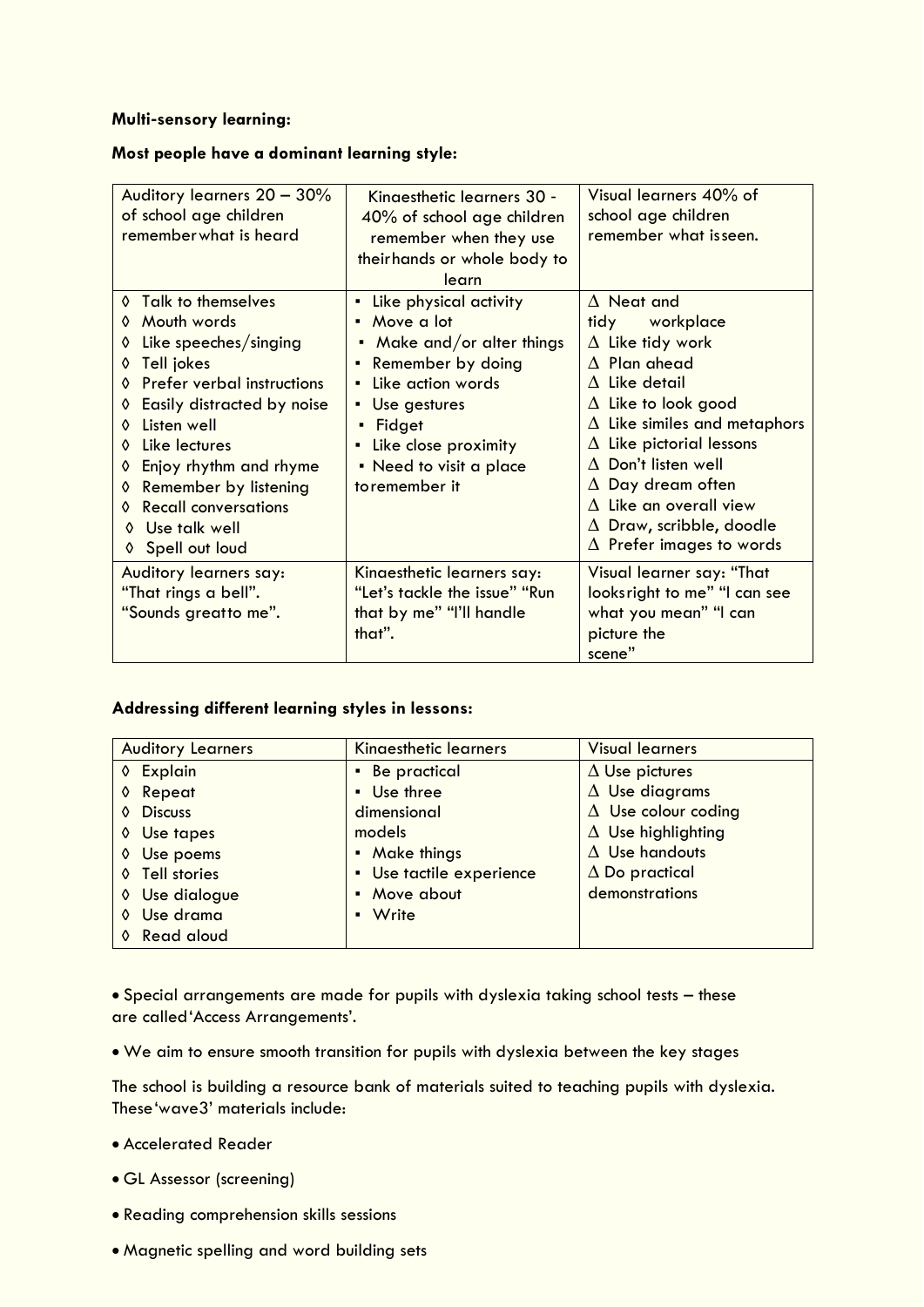- Toe by Toe
- Reading rulers and coloured overlays
- Dylsexic friendly library
- Kelly and Philips Scheme of work
- Colour sand and form letters
- Smart Kids Reading Books
- Smart Kids phonic cards and games

And any other resources as recommended from professional advice.

We have set up a literacy support room that will have access to all of these resources for teaching

#### **Dyslexia Friendly Classroom**

To make all classrooms at Buckden Dyslexia Friendly, teachers we have adopted, the following classroom strategies.

- **In the Foundation Stage, all children have access to a name card with their name on it. The** youngest children have their picture as well as their first name.
- Visual timetables are displayed in all classrooms. (Displayed vertically)
- Written and numerical example of the date is provided every day.
- **The From Year 1 children usually write the date on at least one piece of work a day.**
- Every classroom has a weekly time table available for the children to use, to help them remember when to bring things to school. A simple visual timetable provides an additional daily reminder.
- **Classroom equipment is well labelled and pictorial symbols used where appropriate.**
- Key topic words are displayed around the classroom.
- Verbal instructions for task completion are kept as simple as possible.
- Children are regularly asked to repeat/ and or explain in their own words what they have to do.
- **It is regular practise for all children to explain to their neighbour, or talk partner.**
- $\bullet$  Where appropriate, there are displays of numbers 1-100, place value charts, multiplication tables, days of the week, months of the year, and the seasons.
- Where appropriate children use Mnemonics to learn 'tricky words'. Children are encouraged to make up their own to help them to remember.
- All children are shown a strategy to help overcome b/d confusion and reminded of it regularly.
- Children are encouraged to use 'thought showers' to collect their ideas.

All classrooms have adopted these Dyslexia Friendly Text guidelines, where appropriate. When producing paper work-

**Keep writing style concise.**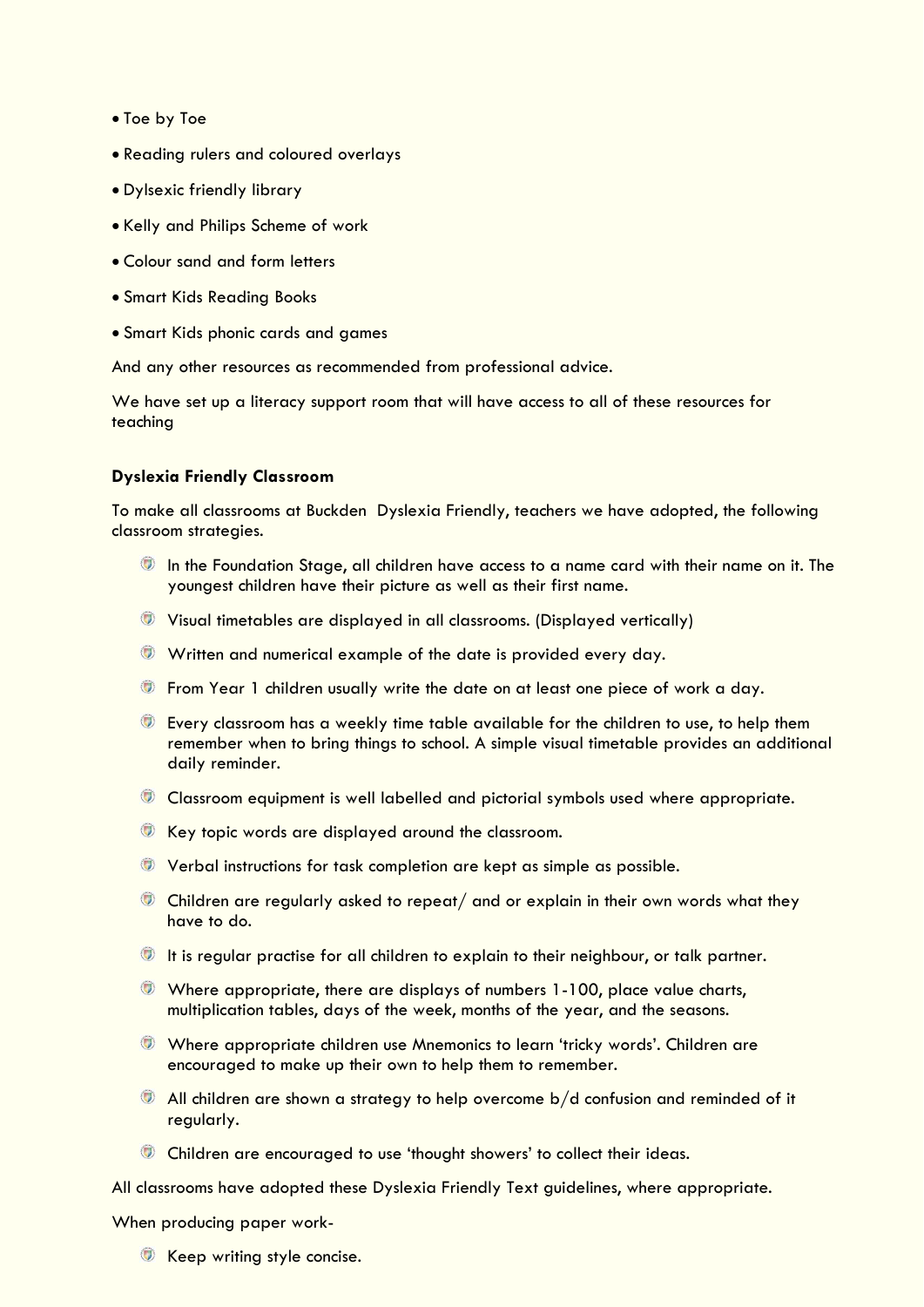- **Dense blocks of text are avoided, by using short paragraphs.**
- Use comic sans and cursive script with the font size a minimum, 12 pt.
- Use bold to highlight when necessary.
- **Text should be clear, using boxes or careful spacing to break it up.**
- If appropriate, use bullets or numbers rather than continuous prose.
- **There should be good spacing between sentences and paragraphs.**
- **Text should model good sentence writing where appropriate.**

#### **Management of the Classroom**

- **Seating is appropriate to the child and to the activity.**
- **Brain breaks are used as appropriate in the classroom to refocus children.**
- **Children identifying their favoured learning style and how they are smart.**

#### **Teaching programmes**

All children on entry to school follow the six-phase teaching programme based on 'Letters and Sounds'. This is used alongside Story Time Phonics and further resources.

Children requiring more specific programmes of work would follow schemes such as Toe by Toe, and precision teaching to support their individual needs.

Other support would be given one to one, in small groups or in the classroom as appropriate. All support is carefully planned, monitored and modified according to need and is recorded on the school's provision map.

#### **4. Partnership with parents and carers**

We encourage parents and carers to share their concerns and recognise that any anxieties are veryoften justified. We welcome information parents have regarding their child. We share informationwith parents about the measures that are being taken to address the child's difficulties and ensure that parents understand the system (the 2015 Code of Practice, role of staff, support services and funding system). We ensure that parents are involved in the target‐setting process and the review of the targets set.